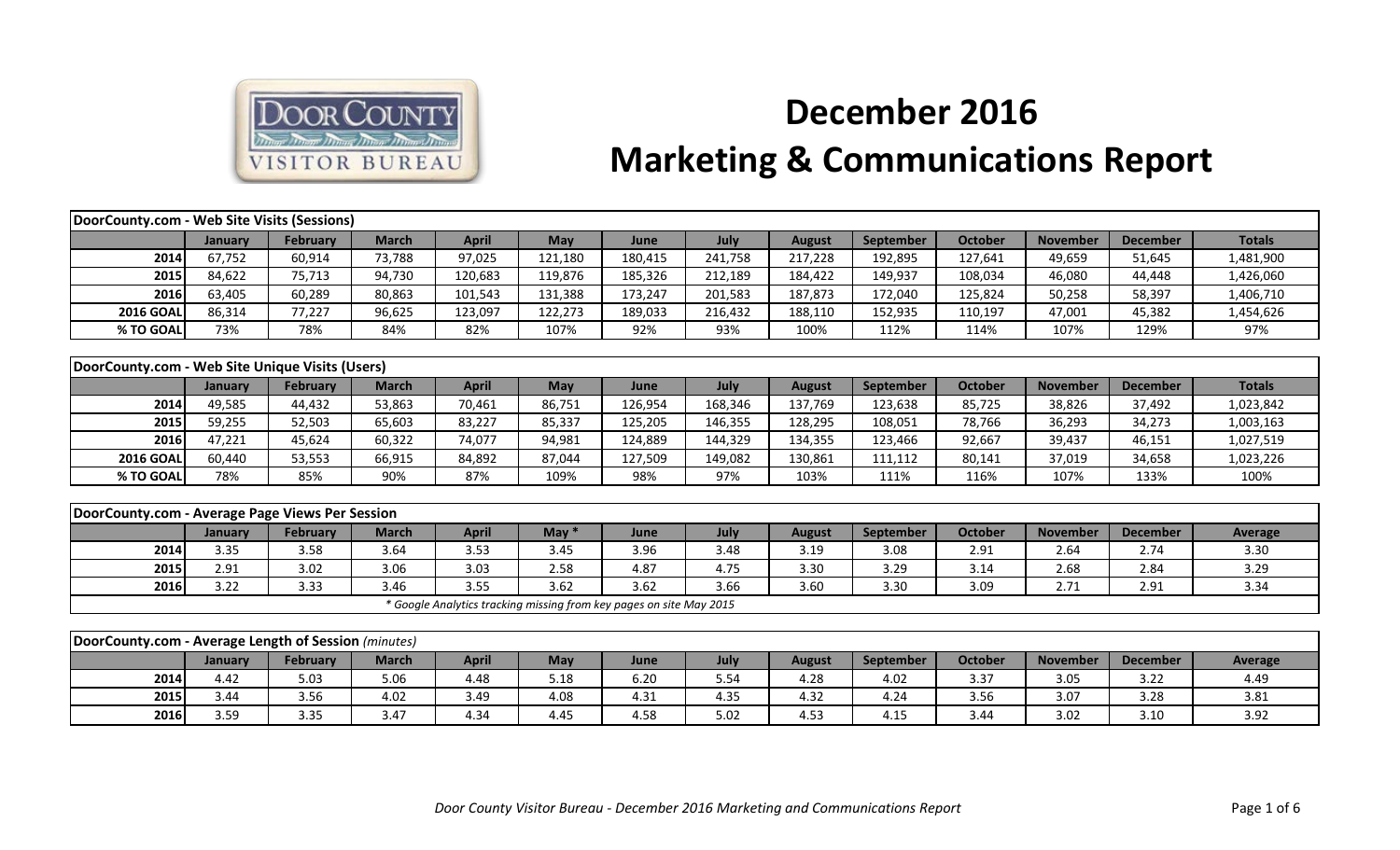|                                                             | DoorCounty.com - Mobile Web Site Useage        |                 |              |                                                                     |                              |           |           |               |           |                             |                 |                 |               |
|-------------------------------------------------------------|------------------------------------------------|-----------------|--------------|---------------------------------------------------------------------|------------------------------|-----------|-----------|---------------|-----------|-----------------------------|-----------------|-----------------|---------------|
|                                                             | January                                        | February        | <b>March</b> | <b>April</b>                                                        | $May*$                       | June      | July      | <b>August</b> | September | <b>October</b>              | <b>November</b> | <b>December</b> | <b>Totals</b> |
| 2014                                                        | 23,872                                         | 10,927          | 28,446       | 38,478                                                              | 48,903                       | 72,055    | 106,244   | 99,139        | 88,020    | 50,954                      | 23,263          | 22,857          | 613,158       |
| 2015                                                        | 39,024                                         | 21,610          | 43,392       | 54,501                                                              | 30,019                       | 87,000    | 103,550   | 94,460        | 75,538    | 56,316                      | 26,040          | 22,569          | 654,019       |
| 2016                                                        | 30,943                                         | 31,015          | 39,684       | 50,397                                                              | 69,140                       | 91,729    | 114,452   | 103,485       | 103,174   | 73,631                      | 26,980          | 31,466          | 766,096       |
|                                                             |                                                |                 |              | * Google Analytics tracking missing from key pages on site May 2015 |                              |           |           |               |           |                             |                 |                 |               |
|                                                             |                                                |                 |              |                                                                     |                              |           |           |               |           |                             |                 |                 |               |
| DoorCounty.com - Top Ten Most Requested Pages for the Month |                                                |                 |              |                                                                     |                              |           |           |               |           |                             |                 |                 |               |
| 1) /Home                                                    |                                                |                 |              |                                                                     | 5) /winter                   |           |           |               |           | 9) /experience              |                 |                 |               |
| 2) /discover/guides-and-reports/visitor-guide               |                                                |                 |              |                                                                     | $6)$ /stay                   |           |           |               |           | 10)/stay/bed-and-breakfast  |                 |                 |               |
| 3) / experience/ events                                     |                                                |                 |              |                                                                     | 7) /stay/cottage-house       |           |           |               |           |                             |                 |                 |               |
| 4) /discover/guides-and-reports/visitor-guid/thank-you      |                                                |                 |              |                                                                     | 8) /stay/log-cabin-log-house |           |           |               |           |                             |                 |                 |               |
|                                                             |                                                |                 |              |                                                                     |                              |           |           |               |           |                             |                 |                 |               |
|                                                             | DoorCounty.com - Top Ten Sources for the Month |                 |              |                                                                     |                              |           |           |               |           |                             |                 |                 |               |
| 1) Google/organic                                           |                                                |                 |              |                                                                     | 5) Facebook/Facebook Ad      |           |           |               |           | 9) reddit.com/referral      |                 |                 |               |
| 2) (direct)/(none)                                          |                                                |                 |              |                                                                     | 6) bing/organic              |           |           |               |           | 10) I.facebook.com/referral |                 |                 |               |
| 3) DoorCounty/Email                                         |                                                |                 |              |                                                                     | 7) yahoo/organic             |           |           |               |           |                             |                 |                 |               |
| 4) m.facebook.com/referral                                  |                                                |                 |              |                                                                     | 8) facebook.com/referral     |           |           |               |           |                             |                 |                 |               |
|                                                             |                                                |                 |              |                                                                     |                              |           |           |               |           |                             |                 |                 |               |
| Social Media: Facebook                                      |                                                |                 |              |                                                                     |                              |           |           |               |           |                             |                 |                 |               |
| <b>Impressions</b>                                          | <b>January</b>                                 | February        | <b>March</b> | <b>April</b>                                                        | <b>May</b>                   | June      | July      | <b>August</b> | September | <b>October</b>              | <b>November</b> | <b>December</b> | <b>Totals</b> |
| 2014                                                        | 1,072,474                                      | 786,549         | 1,256,786    | 1,140,795                                                           | 904,334                      | 866,752   | 937,971   | 1,053,928     | 1,378,288 | 597,568                     | 587,576         | 559,572         | 11,142,593    |
| 2015                                                        | 826,778                                        | 594,789         | 839,094      | 1,204,160                                                           | 1,097,071                    | 1,201,542 | 1,286,647 | 925,223       | 1,065,510 | 1,045,703                   | 1,088,533       | 563,186         | 11,738,236    |
| 2016                                                        | 994,271                                        | 1,014,098       | 758,324      | 1,194,643                                                           | 1,530,365                    | 1,611,401 | 2,131,033 | 2,262,757     | 3,573,818 | 3,378,374                   | 1,313,169       | 1,228,910       | 20,991,163    |
| <b>Post Views</b>                                           | January                                        | <b>February</b> | <b>March</b> | <b>April</b>                                                        | <b>May</b>                   | June      | July      | <b>August</b> | September | <b>October</b>              | <b>November</b> | <b>December</b> | <b>Totals</b> |
| 2014                                                        | 207,464                                        | 240,304         | 426,235      | 424,333                                                             | 463,321                      | 444,147   | 339,068   | 461,958       | 612,005   | 238,985                     | 346,151         | 257,000         | 4,460,971     |
| 2015                                                        | 555,825                                        | 388,349         | 555,850      | 772,633                                                             | 739,233                      | 768,594   | 847,893   | 686,341       | 679,592   | 739,724                     | 856,575         | 407,601         | 7,998,210     |
| 2016                                                        | 780,727                                        | 773,366         | 581,832      | 855,534                                                             | 1,164,837                    | 1,281,364 | 1,480,357 | 1,559,301     | 2,824,540 | 2,534,054                   | 910,455         | 817,399         | 15,563,766    |
| <b>Page Views</b>                                           | <b>January</b>                                 | <b>February</b> | <b>March</b> | <b>April</b>                                                        | <b>May</b>                   | June      | July      | <b>August</b> | September | <b>October</b>              | <b>November</b> | <b>December</b> | <b>Totals</b> |
| 2014                                                        | 11,533                                         | 13,566          | 3,181        | 3,624                                                               | 3,358                        | 3,963     | 8,419     | 3,050         | 3,047     | 1,616                       | 1,199           | 170,953         | 227,509       |
| 2015                                                        | 104,557                                        | 81,847          | 125,202      | 150,854                                                             | 150,023                      | 168,039   | 162,788   | 119,717       | 181,124   | 169,600                     | 1,388           | 81,295          | 1,496,434     |
| 2016                                                        | 112,475                                        | 103,983         | 87,177       | 153,588                                                             | 172,031                      | 113,158   | 233,864   | 369,832       | 311,572   | 335,892                     | 272,806         | 317,219         | 2,583,597     |
| <b>Engagement</b>                                           | <b>January</b>                                 | <b>February</b> | <b>March</b> | <b>April</b>                                                        | <b>May</b>                   | June      | July      | <b>August</b> | September | <b>October</b>              | <b>November</b> | <b>December</b> | <b>Totals</b> |
| 2015                                                        | 24,832                                         | 14,834          | 26,432       | 32,633                                                              | 32,944                       | 32,210    | 30,093    | 24,461        | 32,364    | 35,477                      | 26,773          | 13,550          | 326,603       |

**2016** 28,766 | 20,520 | 15,324 | 31,493 | 34,883 | 34,678 | 65,406 | 43,487 | 79,971 | 61,204 | 30,010 | 25,511 | 471,253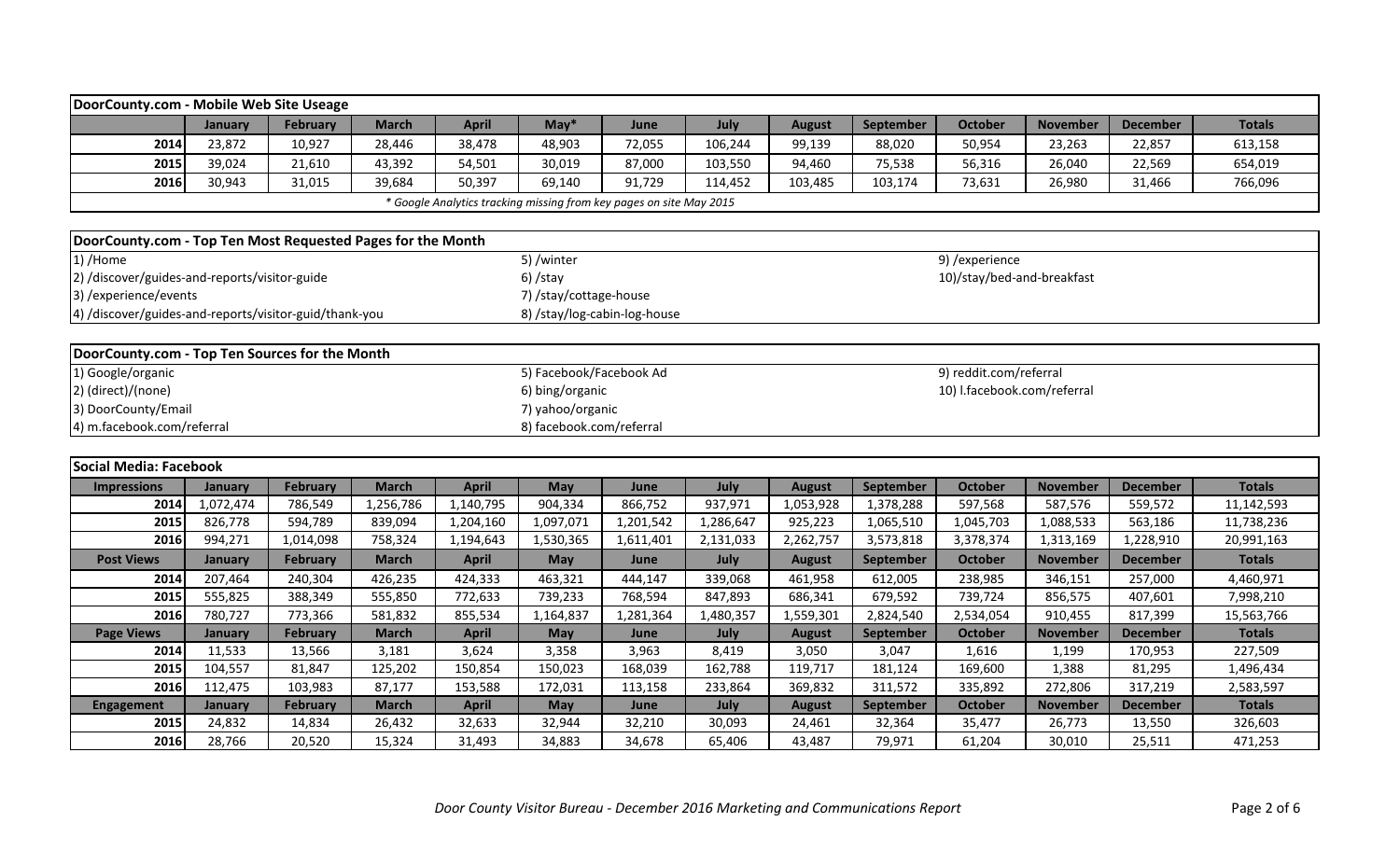|                                                                  | <b>Social Media: Twitter</b>            |                 |              |              |           |           |            |               |                  |                |                 |                 |                        |
|------------------------------------------------------------------|-----------------------------------------|-----------------|--------------|--------------|-----------|-----------|------------|---------------|------------------|----------------|-----------------|-----------------|------------------------|
| <b>Followers</b>                                                 | January                                 | <b>February</b> | <b>March</b> | <b>April</b> | May       | June      | July       | <b>August</b> | September        | <b>October</b> | <b>November</b> | <b>December</b> | <b>Annual % Growth</b> |
| 2014                                                             | 2,654                                   | 2,701           | 2,747        | 2,797        | 2,910     | 3,050     | 3,180      | 3,264         | 3,348            | 3,417          | 3,451           | 3,569           | 34%                    |
| 2015                                                             | 3,585                                   | 3,652           | 3,709        | 3,781        | 3,872     | 3,992     | 4,096      | 4,153         | 4,219            | 4,261          | 4,302           | 4,350           | 21%                    |
| 2016                                                             | 4,411                                   | 4,459           | 4,547        | 4,588        | 4,661     | 4,760     | 4,878      | 4,955         | 5,019            | 5,068          | 5,086           | 5,136           | 18%                    |
| <b>Impressions</b>                                               | January                                 | <b>February</b> | <b>March</b> | <b>April</b> | May       | June      | July       | <b>August</b> | <b>September</b> | <b>October</b> | <b>November</b> | <b>December</b> | <b>Totals</b>          |
| 2014                                                             | n/a                                     | n/a             | n/a          | 624,334      | 1,212,464 | 922,180   | 1,663,447  | 2,051,198     | 1,361,815        | 946,028        | 1,021,938       | 668,469         | 10,471,873             |
| 2015                                                             | 2,257,152                               | 1,533,877       | 1,517,133    | 704,372      | 2,271,820 | 2,700,702 | 2,634,001  | 4,648,946     | 5,502,863        | 2,459,054      | 4,013,608       | 9,737,951       | 39,981,479             |
| <b>2016</b>                                                      | 22,709,041                              | 7,170,397       | 2,556,102    | 3,822,978    | 5,736,414 | 8,969,016 | 22,713,222 | 6,557,849     | 3,986,430        | 2,503,666      | 1,616,196       | 2,882,856       | 91,224,167             |
|                                                                  |                                         |                 |              |              |           |           |            |               |                  |                |                 |                 |                        |
| <b>Pay-Per-Click Results</b>                                     |                                         |                 |              |              |           |           |            |               |                  |                |                 |                 |                        |
|                                                                  | January                                 | <b>February</b> | <b>March</b> | <b>April</b> | May       | June      | July       | <b>August</b> | September        | <b>October</b> | <b>November</b> | <b>December</b> | <b>Totals</b>          |
| 2014                                                             | 2,432                                   | 2,748           | 3,473        | 9,955        | 4,940     | 5,260     | 4,203      | 2,124         | 2,462            | 2,019          | 1,294           | 1,314           | 42,224                 |
| 2015                                                             | 1,815                                   | 2,153           | 2,240        | 2,253        | 5,507     | 5,556     | 5,507      | 4,096         | 5,507            | 2,251          | 1,015           | 1,006           | 38,906                 |
| 2016                                                             | 2,577                                   | 5,584           | 7,131        | 8,905        | 14,312    | 5,161     | 1,365      | 8,939         | 9,289            | 1,357          | 831             | 477             | 65,928                 |
|                                                                  |                                         |                 |              |              |           |           |            |               |                  |                |                 |                 |                        |
| Door County E-Newsletter - Number of E-Mails Sent (with remails) |                                         |                 |              |              |           |           |            |               |                  |                |                 |                 |                        |
|                                                                  | January                                 | <b>February</b> | <b>March</b> | <b>April</b> | May       | June      | July       | <b>August</b> | September        | <b>October</b> | <b>November</b> | <b>December</b> | <b>Totals</b>          |
| 2014                                                             | 310,665                                 | 304,504         | 260,265      | 290,157      | 303,787   | 311,153   | 314,220    | 314,552       | 346,443          | 343,595        | 344,384         | 337,073         | 3,780,798              |
| 2015                                                             | 328,573                                 | 319,563         | 310,628      | 316,865      | 341,409   | 349,020   | 486,954    | 359,538       | 350,421          | 348,142        | 347,933         | 344,699         | 4,203,745              |
| 2016                                                             | 688,006                                 | 336,747         | 334,214      | 285,196      | 292,101   | 617,581   | 324,801    | 364,339       | 363,905          | 362,390        | 364,584         | 362,183         | 4,696,047              |
| Door County E-Newsletter - Open Rates                            |                                         |                 |              |              |           |           |            |               |                  |                |                 |                 |                        |
|                                                                  | January                                 | <b>February</b> | <b>March</b> | <b>April</b> | May       | June      | July       | <b>August</b> | September        | <b>October</b> | <b>November</b> | <b>December</b> | <b>Average</b>         |
| 2014                                                             | 25.30%                                  | 24.20%          | 31.70%       | 30.10%       | 25.80%    | 26.90%    | 26.90%     | 26.00%        | 29.20%           | 26.50%         | 22.30%          | 21.20%          | 26.34%                 |
| 2015                                                             | 24.80%                                  | 23.60%          | 27.70%       | 28.70%       | 26.80%    | 27.10%    | 32.90%     | 24.74%        | 25.71%           | 24.20%         | 21.67%          | 20.06%          | 25.67%                 |
| 2016                                                             | 23.32%                                  | 20.69%          | 22.05%       | 29.88%       | 30.54%    | 29.73%    | 31.08%     | 26.95%        | 29.14%           | 26.27%         | 22.19%          | 21.70%          | 26.13%                 |
|                                                                  |                                         |                 |              |              |           |           |            |               |                  |                |                 |                 |                        |
|                                                                  | Door County E-Newsletter - Click Thru's |                 |              |              |           |           |            |               |                  |                |                 |                 |                        |
|                                                                  | January                                 | <b>February</b> | <b>March</b> | <b>April</b> | May       | June      | July       | <b>August</b> | September        | <b>October</b> | <b>November</b> | <b>December</b> | <b>Average</b>         |
| 2014                                                             | 2.90%                                   | 2.30%           | 4.40%        | 4.20%        | 3.90%     | 4.60%     | 4.70%      | 4.30%         | 4.50%            | 3.90%          | 2.30%           | 2.10%           | 3.68%                  |

**2015** 2.60% 2.90% 3.60% 4.30% 3.41% 4.00% 5.09% 3.13% 3.85% 2.83% 2.01% 1.61% 3.28% **2016** 3.53% 1.82% 3.22% 3.58% 4.18% 3.37% 3.90% 2.71% 3.63% 3.11% 1.66% 1.72% 3.04%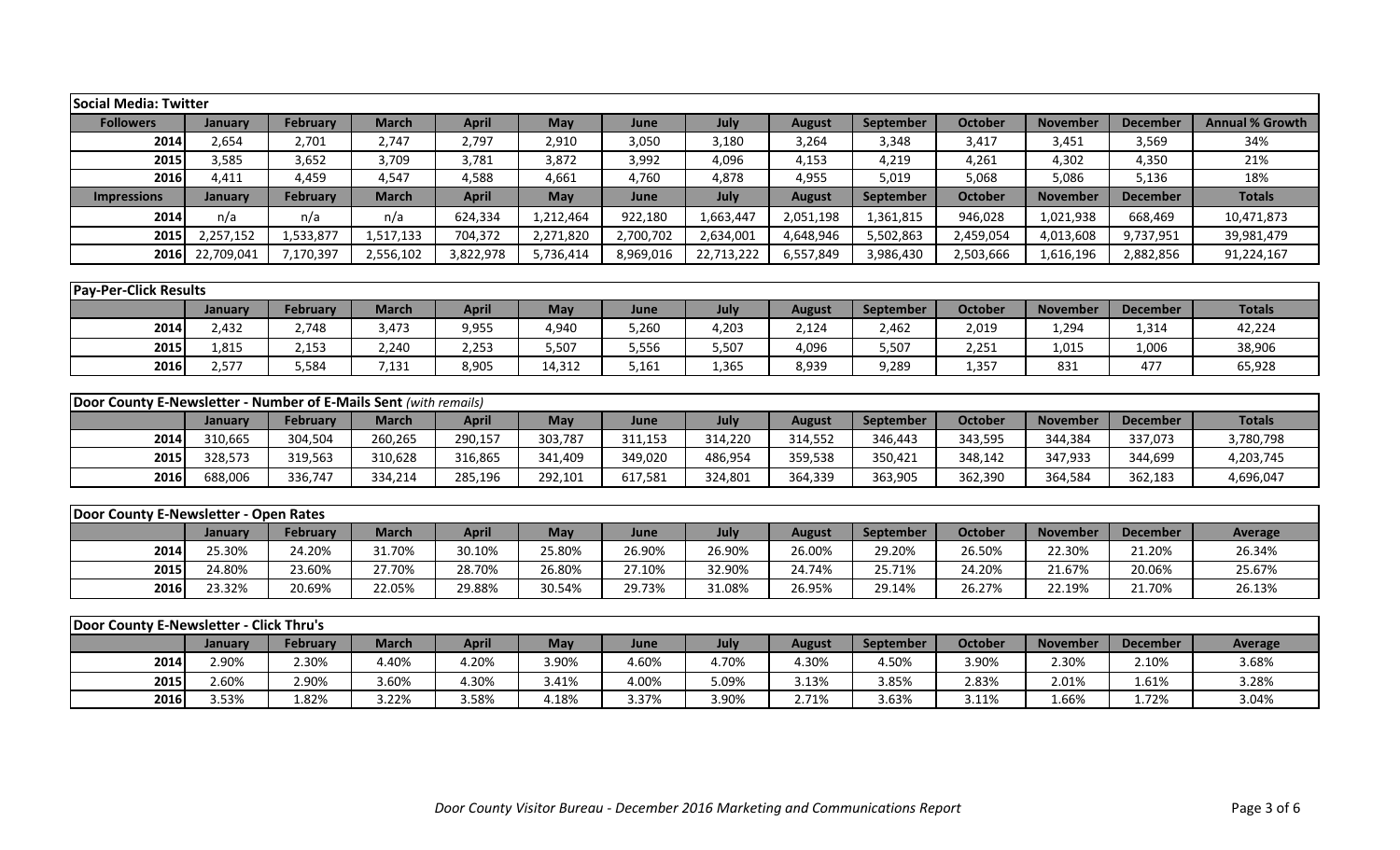| <b>Advertising - Gross Impressions</b> |                |                 |              |              |            |             |           |           |           |           |          |          |              |
|----------------------------------------|----------------|-----------------|--------------|--------------|------------|-------------|-----------|-----------|-----------|-----------|----------|----------|--------------|
|                                        | <b>January</b> | <b>February</b> | <b>March</b> | <b>April</b> | <b>May</b> | <b>June</b> | July      | August    | September | October   | November | December | <b>Total</b> |
| 2014                                   | 70,620         | 2,777,134       | 9,058,615    | 8,790,285    | 6,753,942  | 2,772,677   | 904,724   | 148,225   | 1,735,115 | 3,503,157 | 2,604    | 2,530    | 36,519,628   |
| 2015                                   | 5,346          | 2,679,900       | 5,336,400    | 9,945,248    | 5,628,037  | 1,183,348   | 673,070   | 441,307   | 2,900,619 | 1,587,416 | 6,390    | 6,390    | 30,393,471   |
| 2016                                   | 599.103        | 54,767          | 613,755      | 2,418,226    | 8,905,652  | 7,792,796   | 1,157,356 | 5,096,104 | 4,521,300 | 3,376,859 | 745,927  | 599,977  | 35,881,822   |

| Advertising       | - Media Placed 2016 |                 |              |                         |           |           |         |          |                  |                |                 |                 |              |
|-------------------|---------------------|-----------------|--------------|-------------------------|-----------|-----------|---------|----------|------------------|----------------|-----------------|-----------------|--------------|
|                   | Januarv             | <b>February</b> | <b>March</b> | <b>April</b>            | May       | June      | July    | August   | <b>September</b> | <b>October</b> | <b>November</b> | <b>December</b> | <b>Total</b> |
| <b>Total Paid</b> | \$1,061             | \$3,121         | \$3,925      | \$50,856                | \$369,215 | \$107,691 | \$5,942 | \$28,390 | \$31,787         | \$16,736       | \$3,503         | \$2,762         | \$624,989    |
| Co-Op Dollars     |                     |                 |              | <b>SA 500</b><br>,,,,,, | \$6,225   | \$8,250   | 6,350;  | 55,500   | 4,350            | \$2,400        | \$550           | \$450           | \$40,575     |

| <b>Online Video Views</b> (includes YouTube channels, Vimeo channel and live or embedded Facebook videos featuring DCVB video content such as Explore The Door, Our Door County, aerial videos, TV ads, etc) |         |          |              |        |            |             |        |               |                  |         |                 |                 |               |
|--------------------------------------------------------------------------------------------------------------------------------------------------------------------------------------------------------------|---------|----------|--------------|--------|------------|-------------|--------|---------------|------------------|---------|-----------------|-----------------|---------------|
|                                                                                                                                                                                                              | January | February | <b>March</b> | April  | <b>May</b> | <b>June</b> | July   | <b>August</b> | <b>September</b> | October | <b>November</b> | <b>December</b> | <b>Totals</b> |
| 2014                                                                                                                                                                                                         | 3.636   | 4,209    | 9,224        | 5,802  | .308       | 9,569       | 10,842 | 9,795         | 8,161            | 6,334   | 3,806           | 3,951           | 82,637        |
| 2015                                                                                                                                                                                                         | 6.731   | 7,223    | 8,932        | 8,134  | 13,319     | 16,888      | 20,796 | 24,895        | 21,995           | 23,020  | 18.771          | 19,107          | 189,811       |
| 2016                                                                                                                                                                                                         | 27,083  | 22,279   | 11,152       | 44,323 | 159,171    | 103,794     | 93,713 | 200,640       | 59,224           | 104,412 | 46,546          | 36,831          | 939,168       |

| Media Marketing Program - Impressions |                 |                 |            |              |            |            |            |               |            |            |                 |             |               |
|---------------------------------------|-----------------|-----------------|------------|--------------|------------|------------|------------|---------------|------------|------------|-----------------|-------------|---------------|
|                                       | <b>January</b>  | <b>February</b> | March      | <b>April</b> | Mav        | June       | July       | <b>August</b> | September  | October    | <b>November</b> | December    | <b>Totals</b> |
|                                       | 2014 37,852,999 | 40,986,204      | 27,772,140 | 5,314,961    | 20,193,969 | 44,435,235 | 71,687,651 | 12,256,415    | 51,116,546 | 67,868,123 | 18,770,067      | 3,507,165   | 401,761,475   |
|                                       | 2015 28,017,364 | 1,823,856       | 20,098,799 | 22,527,085   | 3,830,004  | 19,201,677 | 30,984,433 | 36,995,848    | 9,122,770  | 2,746,629  | 6,293,744       | 16,144,032  | 197,786,241   |
| 2016                                  | 767,047         | 4,699,826       | 39,967,510 | 24,274,037   | 16,899,042 | 31,660,644 | 16,773,144 | 36,910,747    | 13,325,257 | 65,351,054 | 16,580,936      | 134,684,186 | 401,893,430   |
| 2016 GOALL                            | 24,296,442      | 7,380,639       | 18,598,453 | 12,751,792   | 10,710,837 | 14,710,118 | 34,337,995 | 23,525,235    | 26,926,812 | 46,536,913 | 8,852,497       | 10,759,675  | 239,387,408   |
| % TO GOAL                             | 3%              | 64%             | 215%       | 190%         | 158%       | 215%       | 49%        | 157%          | 49%        | 140%       | 187%            | 1252%       | 168%          |

| Media Marketing Program - Visiting Journalists |         |          |              |              |            |      |      |               |           |                |                 |                 |               |
|------------------------------------------------|---------|----------|--------------|--------------|------------|------|------|---------------|-----------|----------------|-----------------|-----------------|---------------|
|                                                | January | February | <b>March</b> | <b>April</b> | <b>May</b> | June | July | <b>August</b> | September | <b>October</b> | <b>November</b> | <b>December</b> | <b>Totals</b> |
| 2014                                           |         |          |              |              | 10         | 22   | 15   |               |           | 10             |                 |                 |               |
| 2015                                           |         |          |              |              |            | 14   | 19   | 12            |           |                |                 |                 |               |
| 2016                                           |         | 12       |              |              |            | 16   |      | 12<br>ᅩJ      |           | 14             |                 |                 |               |
| <b>2016 GOAL</b>                               |         | 10       |              |              |            | 22   |      |               |           | 14             |                 |                 |               |
| % TO GOAL                                      |         | 120%     |              |              | 150%       | 73%  |      | 163%          | 63%       | 100%           |                 |                 | 103%          |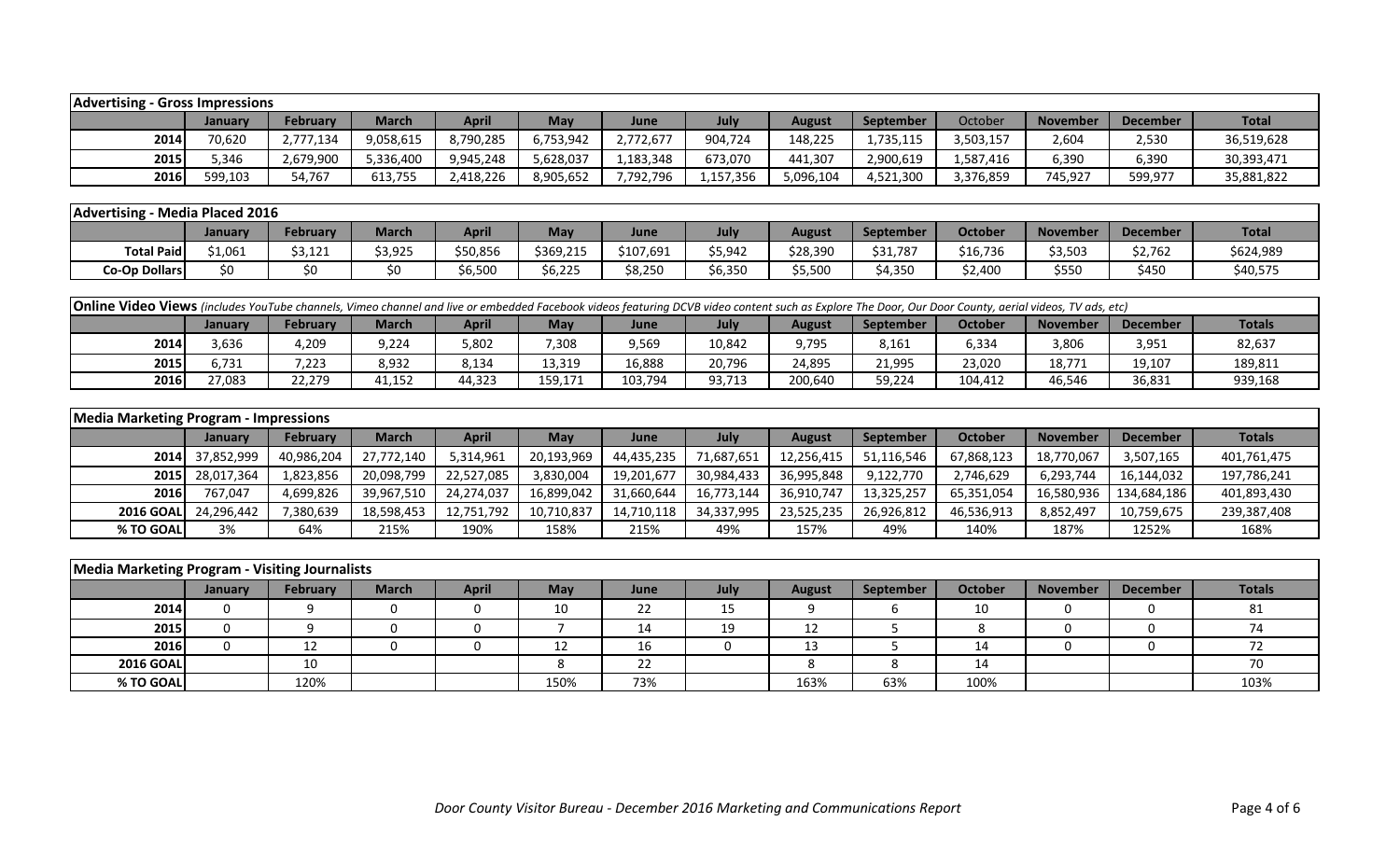|                                       | Media Marketing Program - Ad Value Equivalency |                 |              |              |             |           |           |               |                |                |                 |                 |               |  |
|---------------------------------------|------------------------------------------------|-----------------|--------------|--------------|-------------|-----------|-----------|---------------|----------------|----------------|-----------------|-----------------|---------------|--|
|                                       | January                                        | <b>February</b> | <b>March</b> | <b>April</b> | May         | June      | July      | <b>August</b> | September      | <b>October</b> | <b>November</b> | <b>December</b> | <b>Totals</b> |  |
| 2014                                  | \$104,143                                      | \$93,897        | \$503,719    | \$75,517     | \$153,280   | \$107,290 | \$227,097 | \$196,220     | \$258,235      | \$141,898      | \$91,174        | \$81,448        | \$2,033,918   |  |
| 2015                                  | \$70,320                                       | \$72,596        | \$80,581     | \$330,607    | \$1,209,143 | \$282,586 | \$168,520 | \$154,576     | \$174,956      | \$40,256       | \$56,902        | \$93,224        | \$2,734,267   |  |
| 2016                                  | \$147,959                                      | \$94,919        | \$200,684    | \$186,717    | \$296,988   | \$87,288  | \$133,852 | \$242,453     | \$264,471      | \$136,292      | \$163,845       | \$282,954       | \$2,238,422   |  |
|                                       |                                                |                 |              |              |             |           |           |               |                |                |                 |                 |               |  |
| <b>Group Tour Contacts</b>            |                                                |                 |              |              |             |           |           |               |                |                |                 |                 |               |  |
|                                       | January                                        | <b>February</b> | <b>March</b> | <b>April</b> | May         | June      | July      | <b>August</b> | September      | <b>October</b> | <b>November</b> | <b>December</b> | <b>Totals</b> |  |
| 2014                                  | 153                                            | 621             | 130          | 70           | 156         | 167       | 108       | 207           | 39             | 14             | 34              | 48              | 1,747         |  |
| 2015                                  | 134                                            | 451             | 110          | 206          | 188         | 179       | 176       | 89            | 125            | 67             | 149             | 1               | 1,875         |  |
| 2016                                  | 71                                             | 614             | 102          | 73           | 58          | 118       | 111       | 209           | 108            | 108            | 109             | 226             | 1,907         |  |
| <b>2016 GOAL</b>                      | 175                                            | 350             | 175          | 125          | 162         | 175       | 145       | 210           | 127            | 119            | 55              | 75              | 1,893         |  |
| % TO GOAL                             | 41%                                            | 175%            | 58%          | 58%          | 36%         | 67%       | 77%       | 100%          | 85%            | 91%            | 198%            | 301%            | 101%          |  |
|                                       |                                                |                 |              |              |             |           |           |               |                |                |                 |                 |               |  |
| <b>Group Tour Inquiries</b>           |                                                |                 |              |              |             |           |           |               |                |                |                 |                 |               |  |
|                                       | January                                        | <b>February</b> | <b>March</b> | <b>April</b> | May         | June      | July      | <b>August</b> | September      | <b>October</b> | <b>November</b> | <b>December</b> | <b>Totals</b> |  |
| 2014                                  | 29                                             | 34              | 8            | 12           | 14          | 28        | 24        | 25            | 6              | 13             | 5               | 6               | 204           |  |
| 2015                                  | 33                                             | 19              | 13           | 15           | 12          | 9         | 15        | 13            | 15             | 23             | 8               | 1               | 176           |  |
| 2016                                  | 41                                             | 22              | 8            | 15           | 5           | 12        | 9         | 19            | $\overline{7}$ | 4              | $\overline{7}$  | $\overline{3}$  | 152           |  |
| <b>2016 GOAL</b>                      | 30                                             | 30              | 10           | 12           | 15          | 19        | 15        | 20            | 5              | 12             | 5               | 5               | 178           |  |
| % TO GOAL                             | 137%                                           | 73%             | 80%          | 125%         | 33%         | 63%       | 60%       | 95%           | 140%           | 33%            | 140%            | 60%             | 85%           |  |
|                                       |                                                |                 |              |              |             |           |           |               |                |                |                 |                 |               |  |
| <b>Meeting/Event Planner Contacts</b> |                                                |                 |              |              |             |           |           |               |                |                |                 |                 |               |  |
|                                       | January                                        | <b>February</b> | <b>March</b> | <b>April</b> | May         | June      | July      | <b>August</b> | September      | <b>October</b> | <b>November</b> | <b>December</b> | <b>Totals</b> |  |
| 2014                                  | 81                                             | 81              | 149          | 61           | 206         | 199       | 181       | 143           | 154            | 86             | 276             | 68              | 1,685         |  |
| 2015                                  | 97                                             | 85              | 171          | 188          | 209         | 181       | 373       | 120           | 101            | 149            | 52              | 59              | 1,785         |  |
| 2016                                  | 1,000                                          | 338             | 158          | 182          | 162         | 18        | 338       | 90            | 170            | 145            | 216             | 3               | 2,820         |  |
| <b>2016 GOAL</b>                      | 98                                             | 86              | 172          | 189          | 210         | 182       | 376       | 123           | 102            | 150            | 55              | 60              | 1,803         |  |
| % TO GOAL                             | 1020%                                          | 393%            | 92%          | 96%          | 77%         | 10%       | 90%       | 73%           | 167%           | 97%            | 393%            | 5%              | 156%          |  |